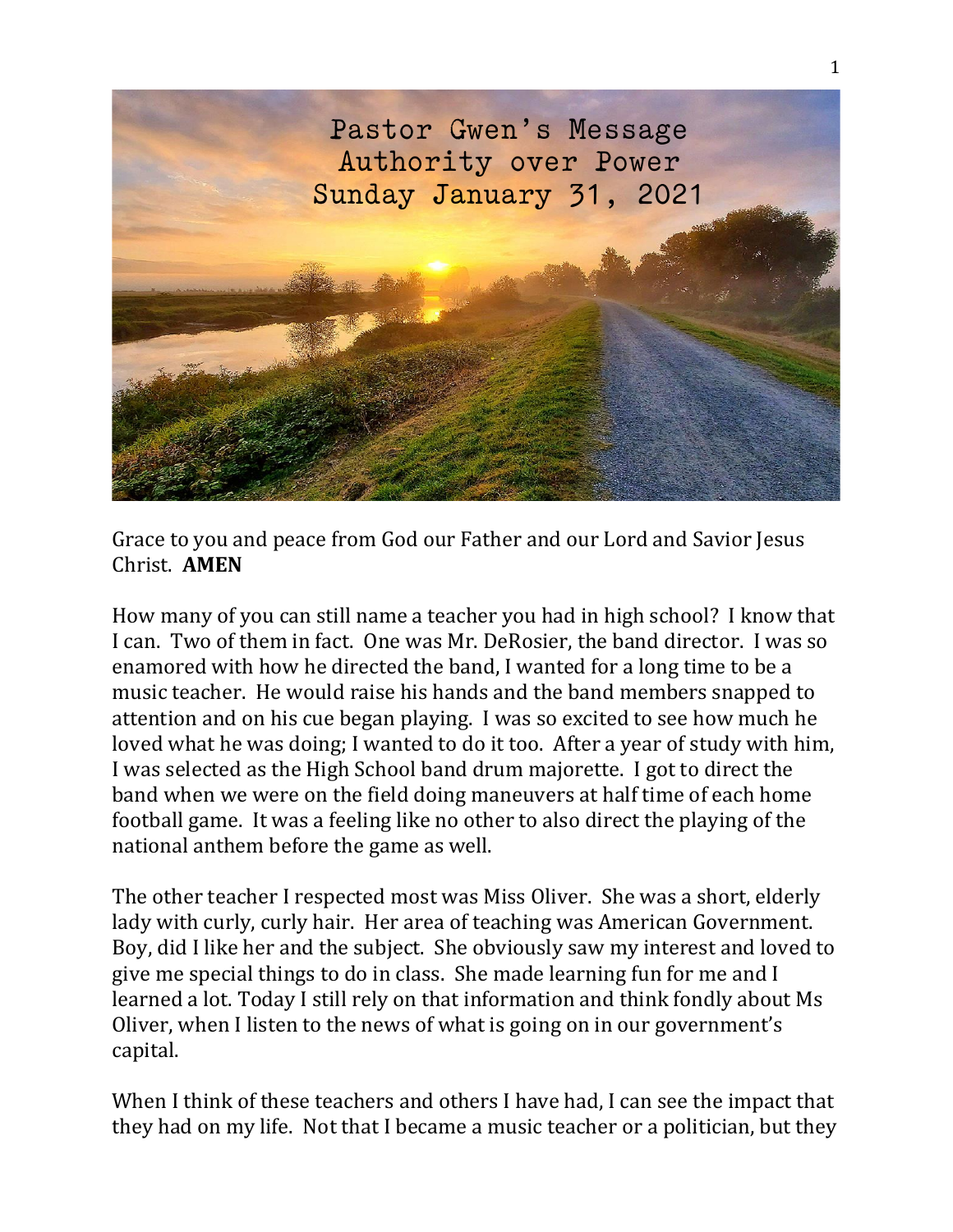both made me a better person. They got me excited about learning and showed me I could do whatever I wanted to do. By the way, I have directed our long lost choir here in the past, so a bit of nostalgia comes my way once in awhile.

I think it is true that teachers are underpaid for what they do and the affect they have on young people. They spend long hours in school and deal with too many kids that don't want to be there and learn. Most won't ever be famous, yet it is amazing, the power they have and have had over students.

And with that being said, I have also experienced some really bad teachers. When I was on the school board in Erin, we had a teacher at the top of the salary schedule that was a bust. My children would come home with stories about her weekly. She would not embrace technology and was rude to children that did not behave. She may have taught for 35 years, but she was really teaching the same year 35 times. But she too had power over the kids and I suspect mostly the wrong way. She changed and wounded young lives but not for the better.

Today in our Gospel we go back in time to this world of powerful teachers. We are early in the Gospel of Mark and Jesus is coming into his own as a teacher. In fact Mark has no birth narrative, no childhood stories of Jesus. He begins with John setting the stage for the baptism of Jesus and then jumps right into Jesus' ministry. And right, you guessed it; Mark goes right into Jesus' teaching. And the key here is to note, that Jesus began teaching with authority.

Mark never tells us what Jesus is teaching, but he makes a big deal about Jesus teaching with authority. The context does not seem to be highlighted, but rather it is the person of Jesus that is important. Jesus taught differently than the Scribes. After all, Jesus is the Holy One of God. With Jesus, it too was the power of His person that makes people listen.

The other teachers before Jesus were the scribes. Jesus was different. People perceived Him as not only having but teaching with authority. Jesus has something that the scribes do not. That is Jesus has the ability to heal. Also part of our text for today, Jesus heals a man that had an unclean spirit. In fact Jesus ordered the spirit out of the man and he heeds the request. So in a way,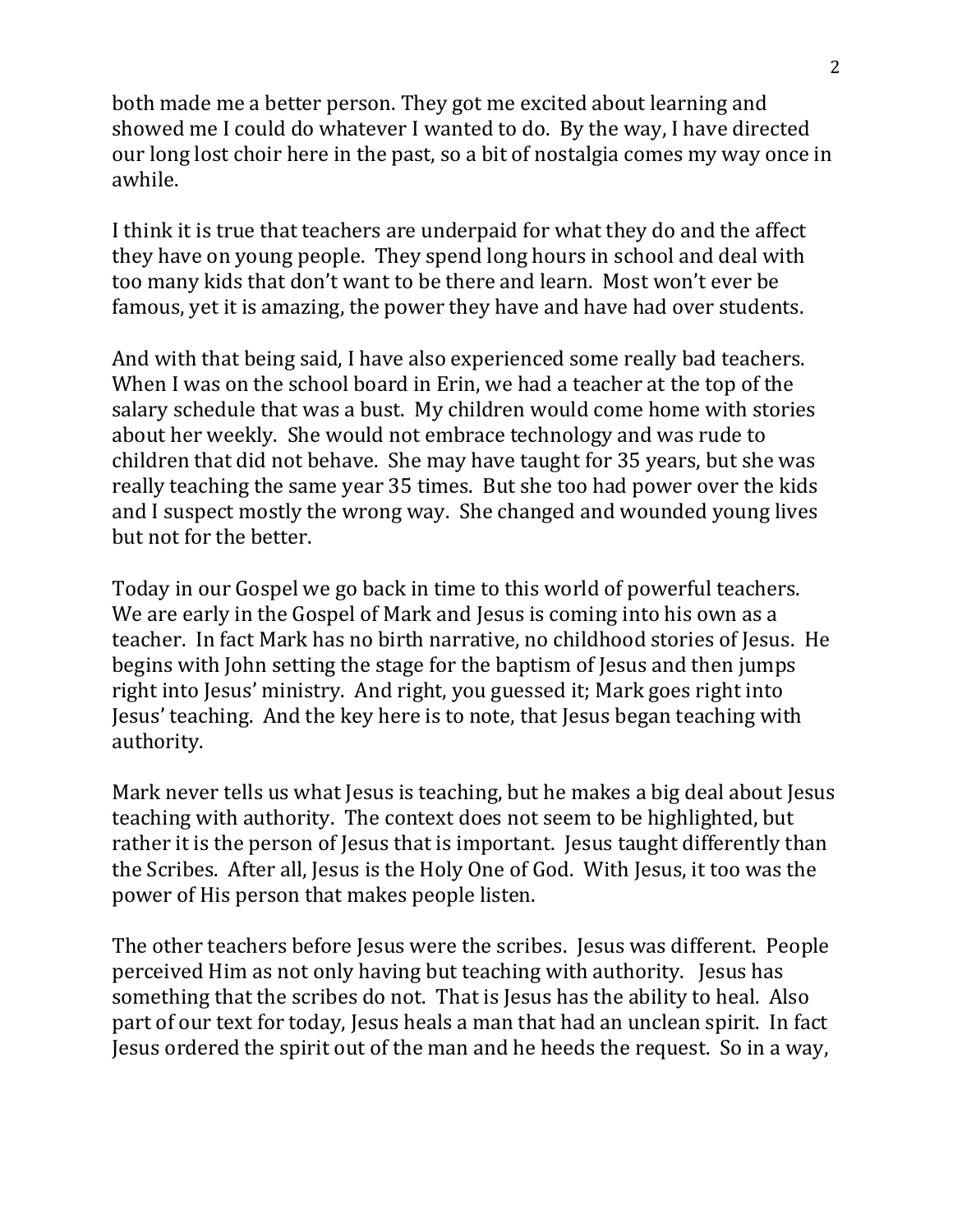Jesus' teaching and healing are intertwined. No doubt that Jesus is different than the scribes. Jesus is different.

If we look at the words "power" and "authority" we see that today we often use these words interchangeably. However, I think that there is some distinction that should be made between the two. In Jesus' day the Scribes and Pharisees had the power. They were the ones to interpret the law. They made the rules that kept people on the right side of the Law of Moses. Their power was innate in the job that they were given. And probably because of how they yielded their power they did not have the support of the everyday person. You could say that they did not have authority over the way people thought about them. An example of what I mean between power and authority can be seen in the Apartheid government of South Africa. The Government had the power for years, but a man in jail named Nelson Mandela, had the authority.

You see, the scribes thought the law gave them the right of have power over the people. There was no room for grace where they lived. So in effect, they were lousy teachers because they held power in society but the people feared them. But Jesus was different; his authority came from outside of society, outside of himself. His authority was a sense of call.

Do you remember when we talked about a calling, the last few weeks? Good teachers have a call to teach. They are using their God given talents. And they put their talents to good use for the right reasons. They do not teach for money or prestige. They teach because they are called, because it is who God made them to be. They have teaching authority over others because they use their God given talents.

I think we can discern that to have power does not necessarily come hand in hand with authority. Just look at our Wisconsin government. The state has the power to advise a mask mandate, but does it have the authority to do so? A question many are wrestling with today in this country. Should the government have the power to control what goes into our bodies, or does the authority stop before that. Don't want to get tangled up medical verses political rhetoric this morning, but I do think it will show us the difference between power and authority.

Now on the other hand, having authority does not mean that you have the power to do something. Think with me about who had the power to hang our Lord and Savior on the cross. It was those with power, the scribes and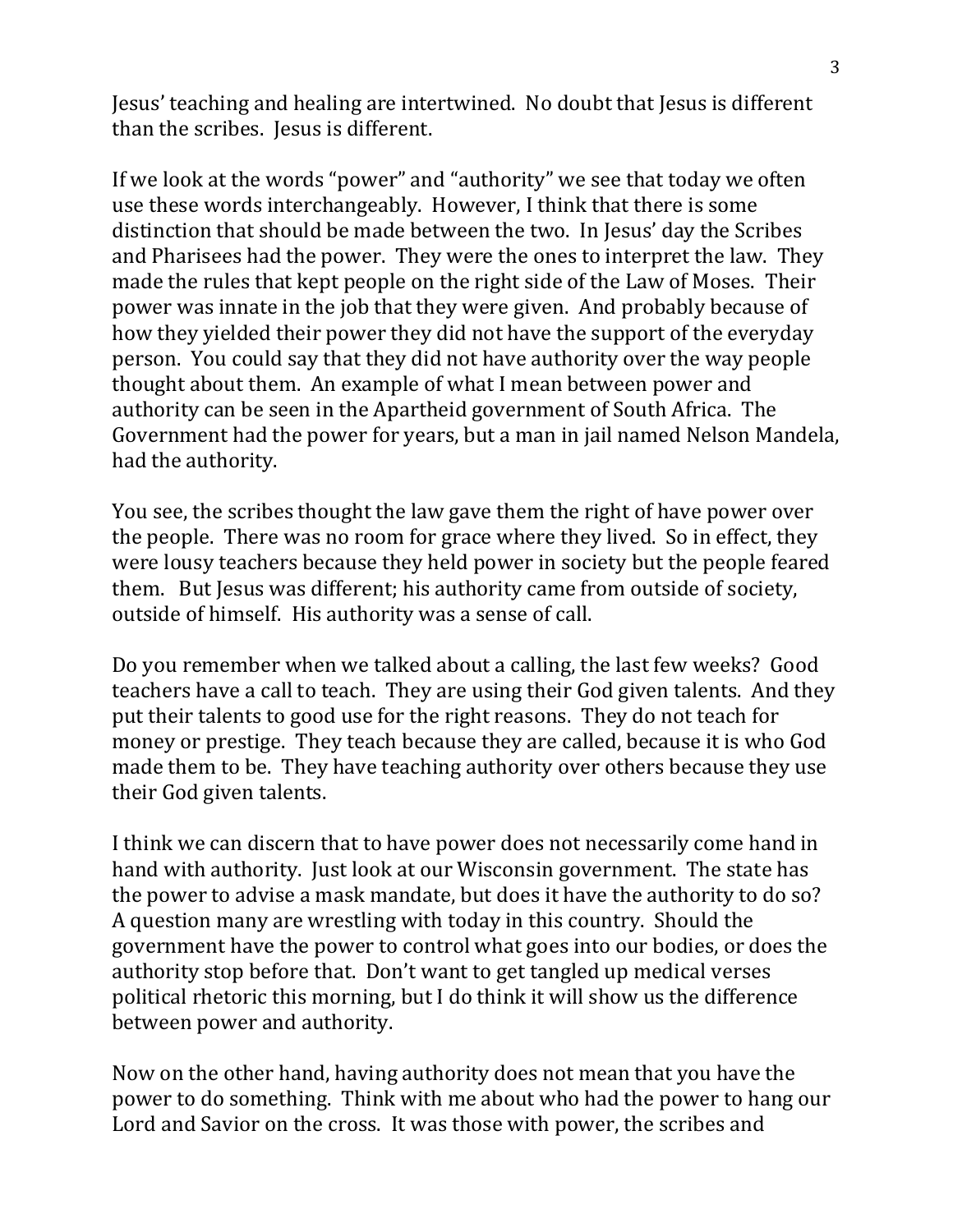Pharisees that lead to the crucifixion. That was power. Authority is different in that it is persuasive. And does not need to depend on violence, but rather it speaks to the heart.

So Jesus is different from the scribes because Jesus was teaching with authority. And Jesus' authority comes from above, His Father in heaven. Even the demon in our story feels that authority from God, when he says, "I know who you are, the Holy One of God." Verse 24 It is Jesus' divine authority that makes Him a target of that power. For the powerful are afraid to lose their power. They feel threatened and afraid because they already are know that Jesus' divine authority will ultimately trump all of their worldly powers.

And if we continue to read Mark's Gospel and other New Testament Scripture, we will hear stories where Jesus not only tames demons but overcomes evil in the world around Him. This ability to overcome the Devil is found only in divine authority.

For us today, Jesus is the only way we too can overcome evil in our daily living. We cannot just wish evil to go away, we need help from a higher entity. We need help from God, the same God who sent his only son to earth, to let us have a glimpse of his authority and to succumb to the power of the government on the cross. His death and resurrection give us promises of divine proportion; forgiveness, abundant and eternal life. So not only do we struggle with the forces of the world, power and the authoritative gifts of God, but we struggle with good and bad inside of us. How do we do what we want to do? This is a question posed by Paul in Romans. "I do not understand my own actions. For I do not do what I want, but I do the very thing I hate." Chapter 7 verse 15.

A good story to remember is the one about the Native American chief instructing some braves about the struggle within. "It is like two dogs fighting inside of us," the chief told them. "There is one good dog who wants to do the right and the other dog wants to do the wrong. Sometimes the good dog seems